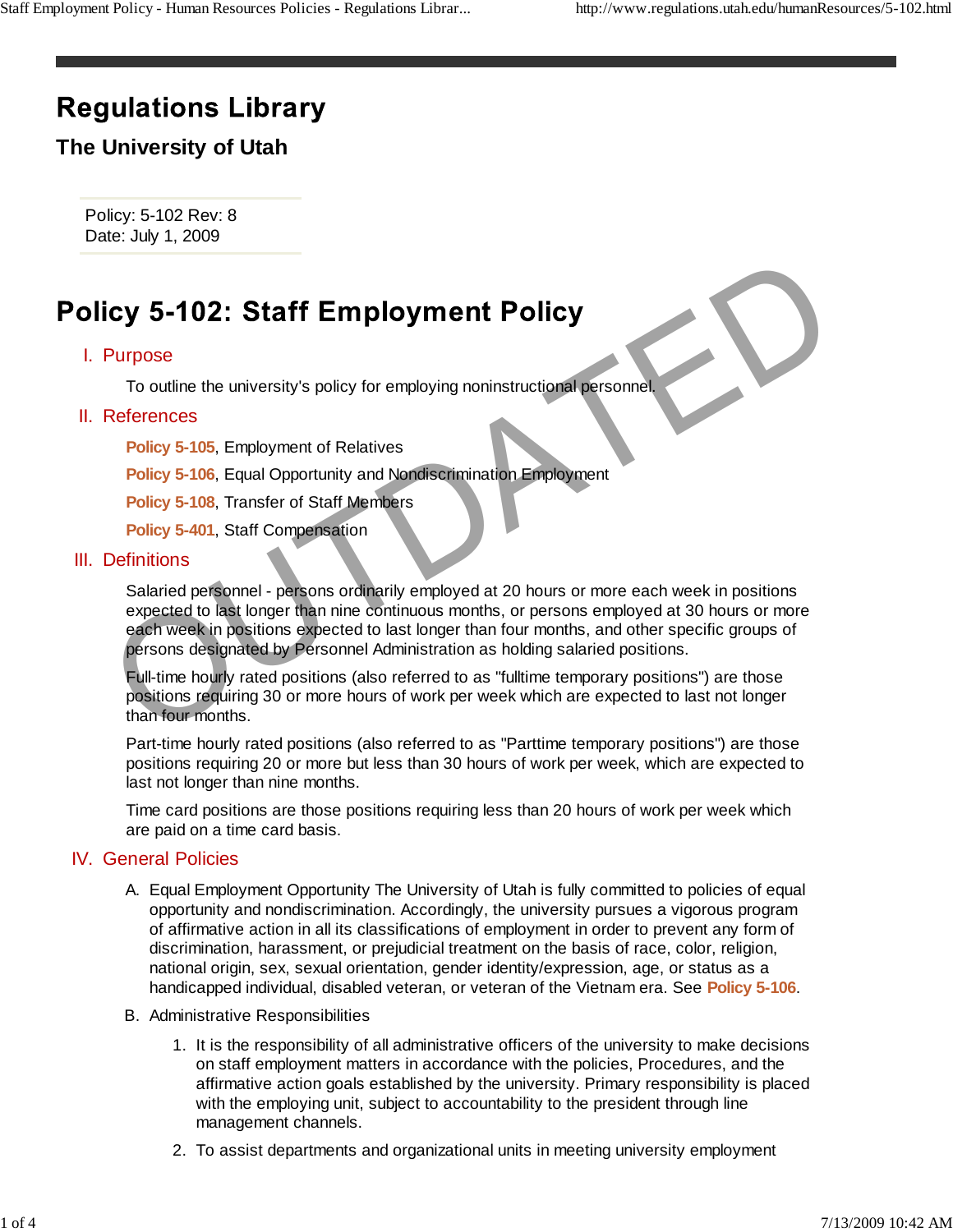policy guidelines, a monitoring program administered by the Director of Personnel, in conjunction with the Director of Equal Opportunity, assures that qualified applicants are hired on the basis of their employment qualifications, that appropriate consideration is given to achieving EEO hiring goals, and that required applicant selection records are kept. Apparent deviations from policy guidelines will be called to the attention of the departmental hiring officers for resolution. If necessary, the final decision will be the responsibility of the cognizant vice president.

#### V. Staff Employment Procedures

- A. Salaried Personnel
- 1. Each department, as new or replacement job openings develop, shall send a Personnel Request to Personnel Administration for assistance in obtaining qualified applicants. Vacancies in salaried personnel positions, below the vice president level, must be posted with Personnel Administration for a minimum of seven calendar days. This time begins the day the position is posted on the personnel bulletin board. The posting time is designed to give equal opportunity to all candidates, and in some instances a posting time longer than seven calendar days will be required. Such instances may include positions underutilized. Such instances may include positions underutilized for specific protected groups, or positions which involve the use of search committees and/or national recruitment. 1. Each department, as new or replacement job openings develop, shall send<br>a Personnel Request to Personnel Administration for a saststance in obtaining qualified<br>applicants. Vacancies in salaried personnel positions, belo
	- 2. Personnel Administration will refer qualified applicants to the hiring departments. An Applicant Flow Record listing all applicants will be completed by the hiring department and returned to Personnel. Employment offers may be made only after approval from Personnel.
	- 3. Reference checks are the responsibility of the hiring department. Personnel Administration may assist if requested.
	- 4. Nonselected applicants will be notified by Personnel unless the hiring department directs otherwise.

#### **B.** Hourly-Rated Positions

Personnel Administration offers a service of advertising, recruiting, and processing applications for full-time temporary positions, part-time temporary positions, and time card positions in accordance with Equal Opportunity/Affirmative Action policies.

- C. Advertising of Positions
	- 1. Personnel Administration will advertise job information by distributing a weekly listing of all full-time, permanent, nonfaculty campus openings. This listing will be posted in various locations on campus, at Job Service, and in the community. Any additional advertisements, including position announcements, newspaper ads, or flyers, concerning staff employment must be approved by Personnel Administration prior to distribution or placement.
	- 2. Costs of recruiting, such as advertising, employment agency fees, interview and recruitment travel, and long distance telephone calls will be borne by the hiring department.
- D. Exceptions to Posting of Job Opportunities
	- 1. Intradepartmental Transfer/Promotion
		- Candidates for the filling of vacancies may be limited to current salaried a. departmental employees if notice of the vacancy has been posted internally in a reasonable, visible, and timely manner. If a suitable qualified replacement is found within the department, the position need not be posted through Personnel Administration. In such cases, a Personnel Request with the name of the current employee considered for the promotion will be forwarded to Personnel Administration for approval, prior to the actual job offer.
		- b. The related recordkeeping for the position, including the names of all employees who applied and the reasons for selection, will be retained by the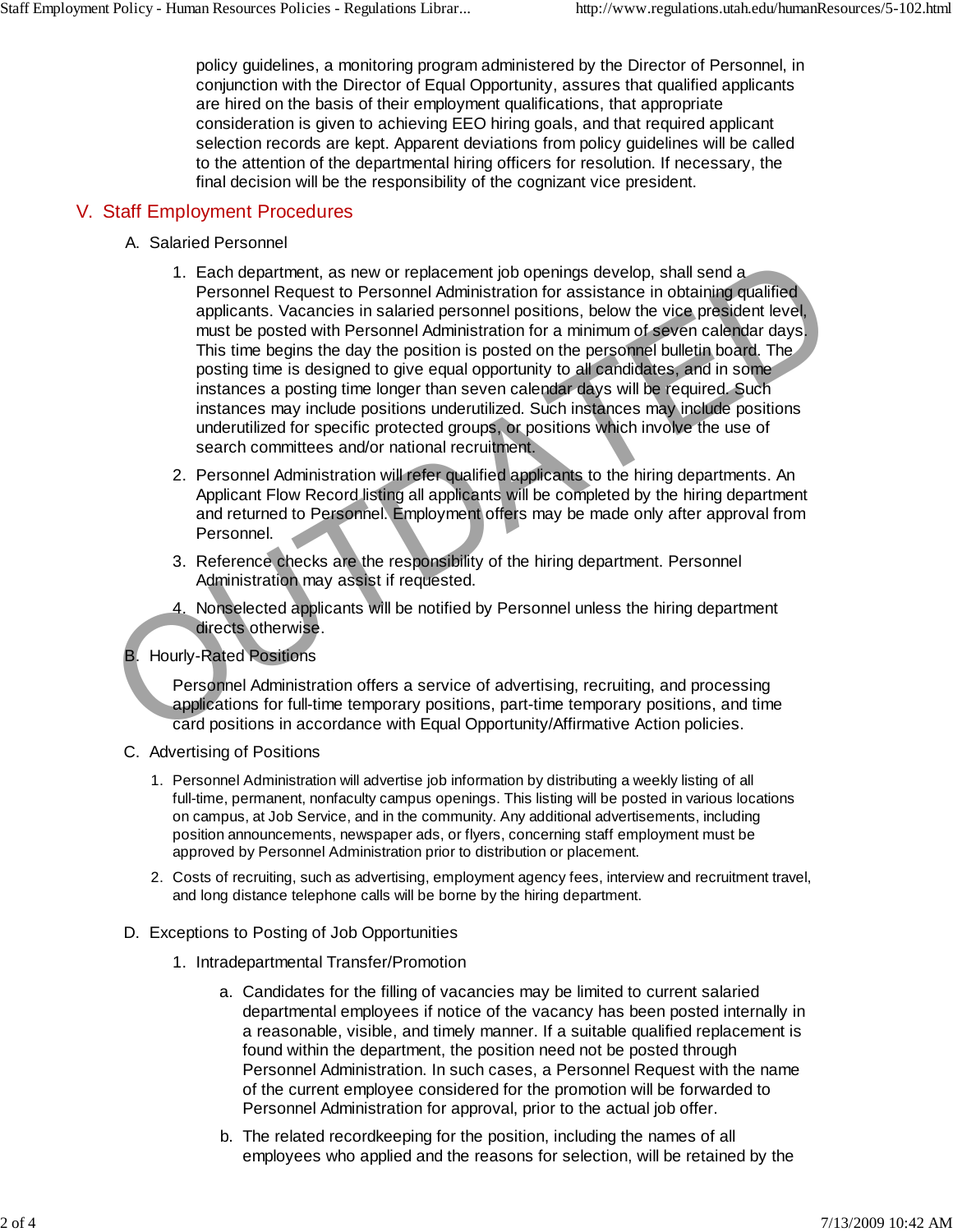hiring department, with a copy to Personnel Administration.

2. Hourly to Salaried

Posting is not required when a position is changed from hourly to salaried within a department, and (1) the position for which the hourly employee was originally hired was listed and filled through Personnel Administration, and (2) the new permanent salaried position is logically relevant to that original assignment.

Waiver 3.

In exceptional situations, the cognizant vice president may, by written memorandum to the personnel director, waive the posting requirement.

- E. Promotions and Transfers
	- 1. It is the policy of the university to encourage internal promotions, and for this purpose preference will be given qualified university employees in filling vacancies.
	- 2. Each department's affirmative action goals are to be evaluated in relationship to any change in the work force.
	- 3. Interdepartment transfer-promotions will not usually be considered until after six months of continuous employment. Upon evidence of a mutual agreement between the department and the employee, an earlier transfer may be approved by Personnel Administration.
- F. Recruitment Procedures

The university personnel department is the official university employment center and has the responsibility for the recruitment, screening, and testing of applicants for employment at the university. The university hospital personnel office has similar responsibilities for the hospital. Only approved University of Utah employment applicants are to be used. All recruiting actions must be in conformity with applicable university policies and Procedures, including the university's equal employment opportunity policy, as outlined below: memorandum to the personnel director, wave the posting requirement.<br>
1. It is the policy of the university to encourage internal promotions, and for this<br>
purpose preference will be given qualified university employees in

Department Head or Director 1.

Forwards to Personnel Administration a Personnel Request stating position needs, and supplies all pertinent information to assist in recruiting qualified applicants.

- 2. Personnel Administration
	- a. Posts and advertises vacancies for a minimum of seven calendar days.
	- b. Conducts a preliminary interview of applicants, screening and testing as necessary to assist in evaluating applicants.
	- c. Prepares copy of application and routes applicants to appropriate department interviewer for interview and selection.
- 3. Department Head or Director
	- a. Interviews applicants to determine job-related qualifications, including education and work experience. Describes the work requirements, duties, and responsibilities to the applicants. Special care should be taken to discuss any shortcomings the position may have, as well as advantages. Any pre-employment tests administered by the departments must be submitted in advance of use to Personnel Administration for review and evaluation to ensure compliance with federal guidelines.
	- Coordinates final selection and employee orientation with Personnel b. Administration.
	- c. No job offer nor salary commitment shall be made until approved by Personnel. Notifies Personnel Administration immediately when a position